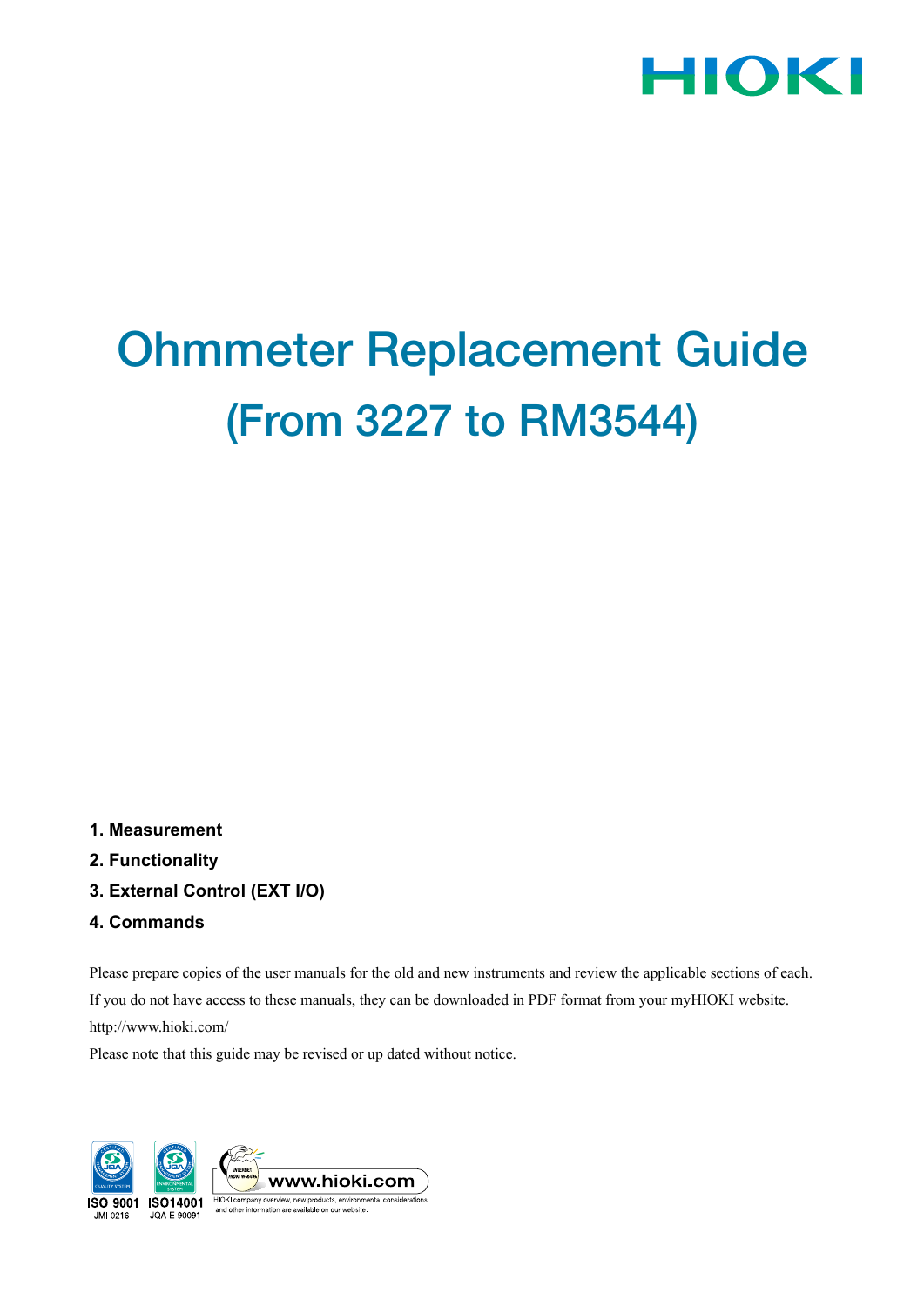## 1. Measurement

#### (1) Range structure comparison

#### 3227 (For SLOW/MEDIUM display digits) RM3544

#### **Display**  Range range Measurement current Open terminal voltage - - - |- - | - | - | |30mΩ |35.000mΩ |300mA  $300 \text{mA}$  300.00m $\Omega$  100mA  $7.0V$  max 3Ω |100mA | |3Ω |3.5000Ω |30mA 30Ω |30.000Ω |10mA | | |30Ω |35.000Ω |10mA 300Ω | 300.00Ω | 1mA | 7.0V max | |300.0 |350.00Ω |1mA 3kΩ |3.0000kΩ |1mA | | |3kΩ |3.5000kΩ |1mA 30kΩ |30.000kΩ |10µA | | |30kΩ |35.000kΩ |100µA 300kΩ |300.00kΩ |10µA | | | |300kΩ |350.00kΩ |5µA nA500 MΩ3.5000 MΩ3 - - - -

| Range                | <b>Display</b><br>range | Measurement<br>current | Open<br>terminal<br>voltage |
|----------------------|-------------------------|------------------------|-----------------------------|
| $30m\Omega$          | 35.000mΩ                | 300 <sub>m</sub> A     |                             |
| $300 \text{m}\Omega$ | $350.00 \text{m}\Omega$ | 300 <sub>m</sub> A     |                             |
| $3\Omega$            | $3.5000\Omega$          | 30 <sub>m</sub> A      |                             |
| 30 <sub>Ω</sub>      | $35.000\Omega$          | 10mA                   |                             |
| $300\Omega$          | 350.00Ω                 | 1mA                    | 5.5V max                    |
| $3k\Omega$           | $3.5000k\Omega$         | 1 <sub>m</sub> A       |                             |
| $30k\Omega$          | 35.000kΩ                | $100\mu A$             |                             |
| $300k\Omega$         | $350.00k\Omega$         | 5 <sub>µ</sub> A       |                             |
| 3M <sub>Ω</sub>      | $3.5000M\Omega$         | 500 <sub>n</sub> A     |                             |

The RM3544 has a five-digit display. The number of display digits can be changed (from 4 to 5 digits).

### ○ How to set the number of display digits

Menu [P.2/2] Setting screen (SETTING)  $\rightarrow$  Measurement Setting screen (MEAS)  $\rightarrow$  Number of measurement digits ( $\Omega$  DIGITS)

#### (2) Temperature sensor

#### Do not use the 9188 Temperature Sensor that came with the 3227 with the RM3544.

Only use the optional, Hioki-specified Z2001 Temperature Sensor. Please note that the Z2001 is not a standard accessory of the RM3544.

### (3) Measurement leads

Use of 3227 measurement leads (9287-10, etc.) with the RM3544 is not recommended (and doing so will place the performance of the instrument outside the accuracy guarantee). The leads that come with the RM3544 and optional measurement leads (L2101, etc.) include a guard terminal in order to reduce the effects of external noise. Although there is no difference in the leads' center value (average value), use of the 3227 measurement leads with the new instrument will make measurement more susceptible to the effects of noise, so their performance should be verified in the environment in which they are to be used first.

If you plan to make your own measurement leads, refers to "Appendix 10: Making Your Own Measurement Leads" in the RM3544 User Manual.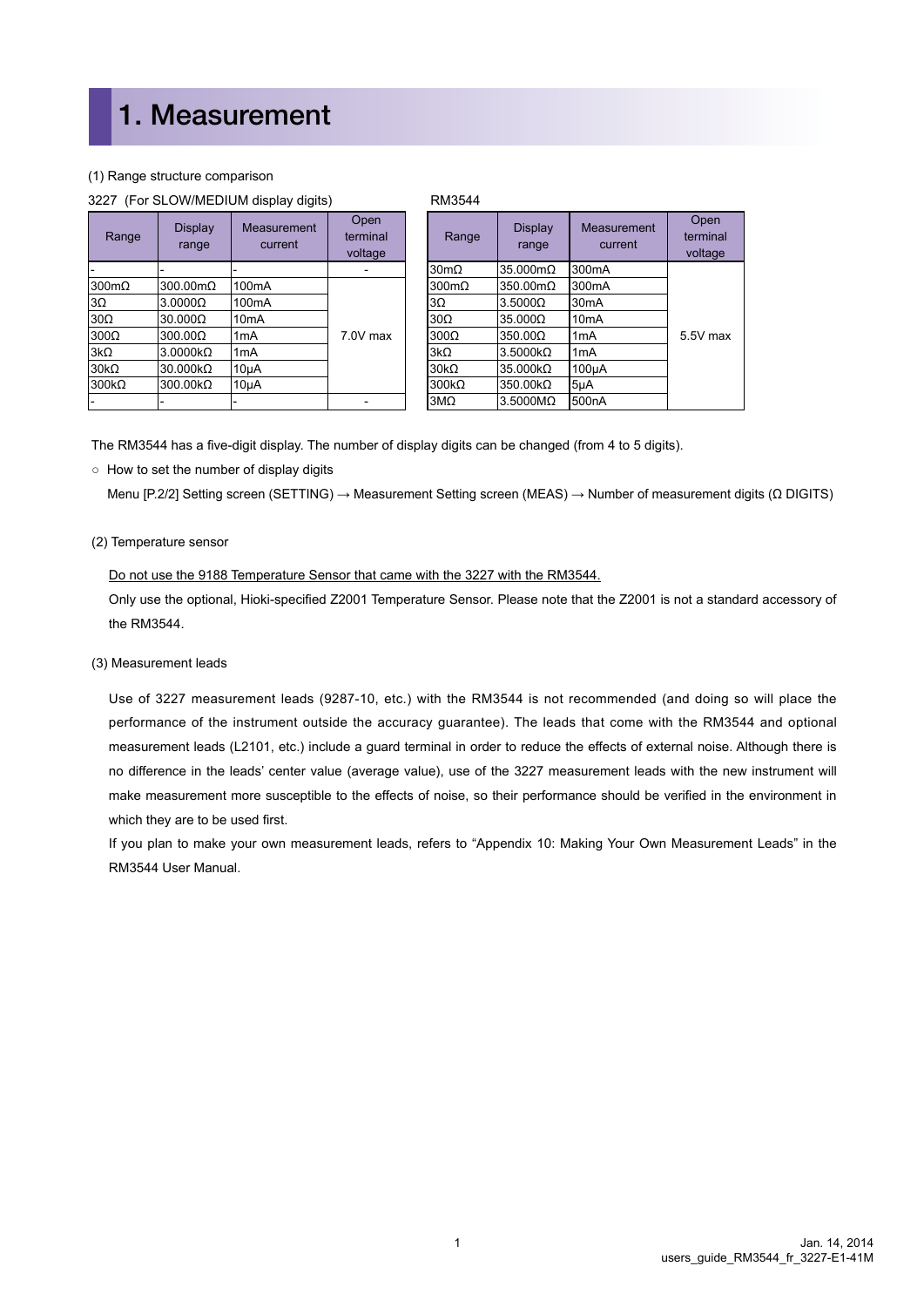## 2. Functionality

#### (1) Hold function

The RM3544 incorporates an auto-hold function. Please note that the manner in which this function operates differs from the 3227's hold function. If you have been using the 3227's hold function in combination with its EXT I/O functionality, change the RM3544's trigger source to external trigger [EXT].

o How to change the trigger source setting

Menu [P.2/2] Setting screen (SETTING)  $\rightarrow$  EXT I/O Setting screen (I/O)  $\rightarrow$  Set the trigger source (TRIG SOURCE) to external trigger (EXT).

#### (2) Manual comparator

The RM3544 does not provide functionality that corresponds to the 3227's manual comparator function (MANU signal).

### (3) Comparator table

The RM3544's panel load function corresponds to the 3227's comparator table.

○ Panel data saved

Resistance measurement range, measurement speed, zero-adjustment, averaging, comparator, judgment tone, scaling, temperature correction (TC), auto-hold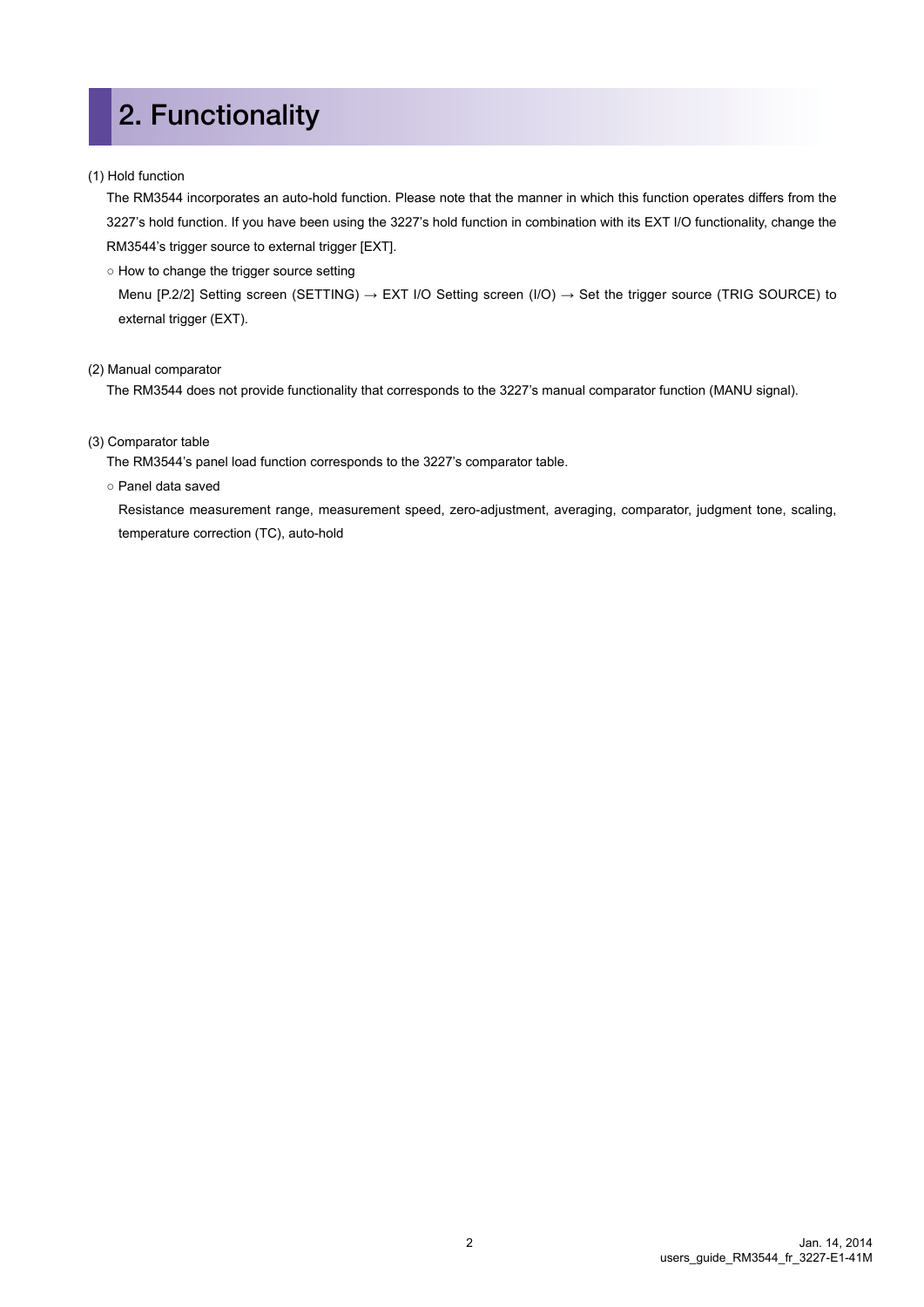## 3. External Control (EXT I/O)

The timing of some aspects of the RM3544's operation differs from that of the 3227. Be sure to review the timing charts in the RM3544's User Manual.

(1) Switching between current sink (NPN) and current source (PNP)

The RM3544 allows you to switch between NPN and PNP operation. To control the instrument in the same way as the 3227, set the NPN/PNP switch to NPN. The instrument ships with the switch in the NPN position. The EXT I/O mode cannot be changed using commands.



### (2) Connector

The RM3544 connector is configured as follows:

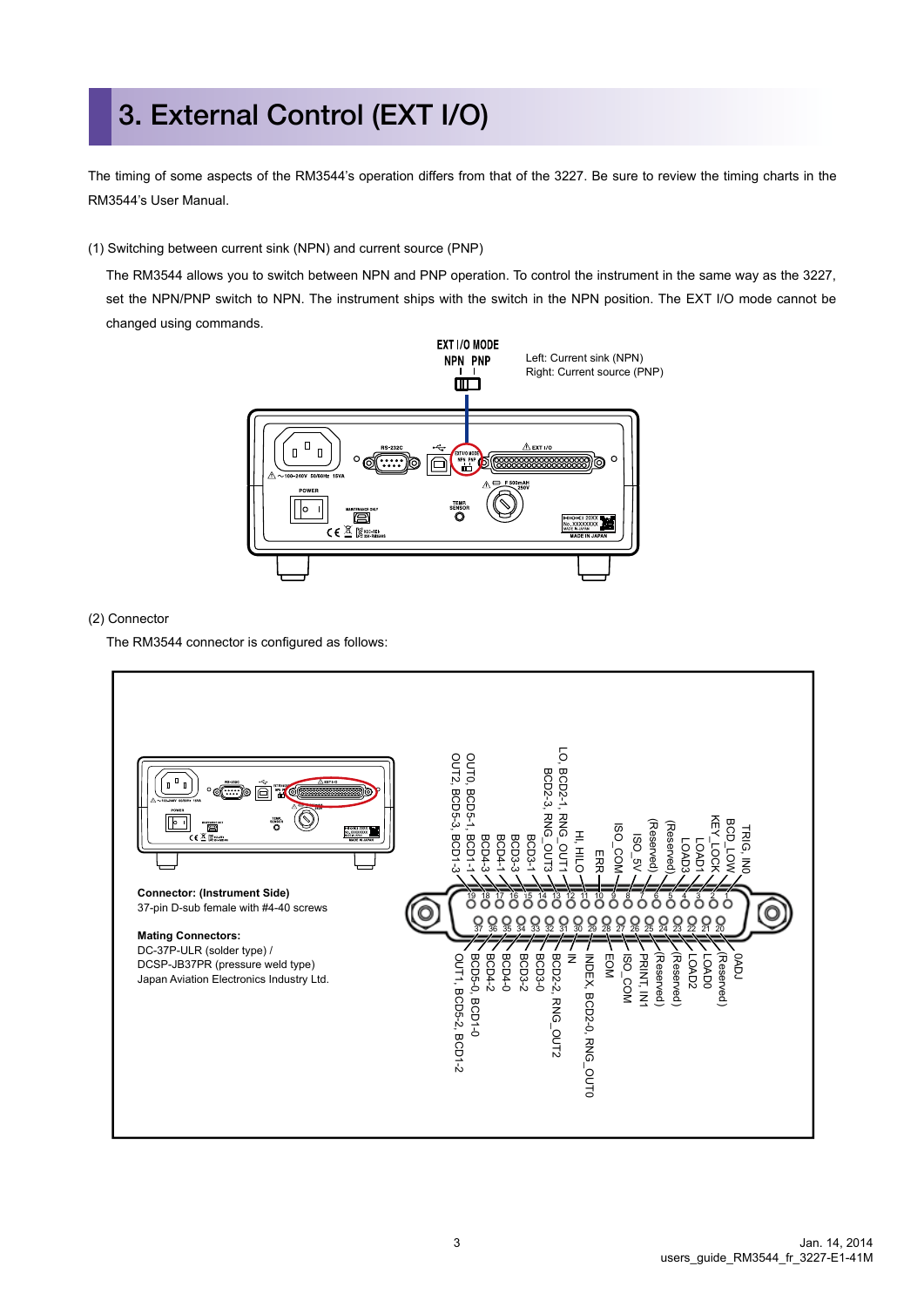#### $(3)$  Signal table

| Power                      |              |                 | Output            |
|----------------------------|--------------|-----------------|-------------------|
| <b>Description</b>         | 3227         | <b>RM3544</b>   | <b>Descriptio</b> |
| Power                      | 5V           | ISO 5V          | Comparato         |
| Ground/common              | <b>GND</b>   | ISO_COM         | Comparato         |
| Input                      |              |                 | Comparator        |
| <b>Description</b>         | 3227         | <b>RM3544</b>   | Comparator        |
| TRIG                       |              |                 | Measurement       |
| (measurement start)        | <b>TRIG</b>  | TRIG            | error             |
| Manual mode                | <b>MANU</b>  |                 | Measurement c     |
|                            |              |                 | Analog measu      |
| Range setting              | <b>RANGE</b> |                 | complete          |
| Zero adjustment            | 0ADJ         | 0ADJ            | Range data c      |
| Printer output             | <b>PRINT</b> | <b>PRINT</b>    |                   |
| Table/panel                | COMP0 to 3   | LOAD0 to 4      |                   |
| BCD low-order byte output* |              | <b>BCD LOW</b>  |                   |
| Key lock                   |              | <b>KEY LOCK</b> |                   |
| General-purpose input      |              | IN              |                   |

| Power                      |                                                   |                          | <b>Output</b>           |                            |               |
|----------------------------|---------------------------------------------------|--------------------------|-------------------------|----------------------------|---------------|
| <b>Description</b>         | 3227                                              | <b>RM3544</b>            | <b>Description</b>      | 3227                       | <b>RM3544</b> |
| Power                      | 5V                                                | ISO 5V                   | Comparator Hi           | Hi                         | HI            |
| Ground/common              | <b>GND</b>                                        | ISO COM                  | Comparator IN           | IN                         | IN            |
| Input                      |                                                   |                          | Comparator Lo           | Lo                         | LO            |
| <b>Description</b>         | 3227                                              | <b>RM3544</b>            | Comparator HiLo         |                            | <b>HILO</b>   |
| <b>TRIG</b>                |                                                   |                          | Measurement current     |                            |               |
| (measurement start)        | <b>TRIG</b>                                       | <b>TRIG</b>              | error                   | <b>NG</b>                  | <b>ERR</b>    |
| Manual mode                | <b>MANU</b>                                       | $\overline{\phantom{a}}$ | Measurement complete    | EOC                        | <b>EOM</b>    |
|                            |                                                   |                          | Analog measurement      |                            |               |
| Range setting              | <b>RANGE</b>                                      |                          | complete                |                            | <b>INDEX</b>  |
| Zero adjustment            | 0ADJ                                              | 0ADJ                     | Range data output       |                            | RNG OUT0 to 3 |
| Printer output             | PRINT                                             | <b>PRINT</b>             |                         | $BCD$ (digit 1) – bit 3    | <b>BCD5-3</b> |
| Table/panel                | COMP0 to 3                                        | LOAD0 to 4               |                         | $BCD$ (digit 1) – bit 2    | <b>BCD5-2</b> |
| BCD low-order byte output* |                                                   | <b>BCD LOW</b>           |                         | $BCD$ (digit 1) – bit 1    | <b>BCD5-1</b> |
| Key lock                   | <b>KEY LOCK</b><br>IN<br>$\overline{\phantom{a}}$ |                          |                         | $BCD$ (digit $1$ ) – bit 0 | <b>BCD5-0</b> |
| General-purpose input      |                                                   |                          | $BCD$ (digit 2) – bit 3 | <b>BCD4-3</b>              |               |
|                            |                                                   |                          |                         | $BCD$ (digit 2) – bit 2    | <b>BCD4-2</b> |
|                            |                                                   |                          |                         | $BCD$ (digit 2) – bit 1    | <b>BCD4-1</b> |
|                            |                                                   |                          |                         | $BCD$ (digit $2$ ) – bit 0 | <b>BCD4-0</b> |
|                            |                                                   |                          |                         | $BCD$ (digit 3) – bit 3    | BCD3-3        |
|                            |                                                   |                          | BCD output *            | $BCD$ (digit 3) – bit 2    | <b>BCD3-2</b> |
|                            |                                                   |                          |                         | $BCD$ (digit $3$ ) – bit 1 | <b>BCD3-1</b> |
|                            |                                                   |                          |                         | $BCD$ (digit 3) – bit 0    | <b>BCD3-0</b> |
|                            |                                                   |                          |                         | $BCD$ (digit 4) – bit 3    | <b>BCD2-3</b> |
|                            |                                                   |                          |                         | $BCD$ (digit 4) – bit 2    | <b>BCD2-2</b> |
|                            |                                                   |                          |                         | $BCD$ (digit 4) – bit 1    | <b>BCD2-1</b> |
|                            |                                                   |                          |                         | $BCD$ (digit 4) – bit 0    | BCD2-0        |
|                            |                                                   |                          |                         | $BCD$ (digit $5$ ) – bit 3 | BCD1-3        |
|                            |                                                   |                          |                         | $BCD$ (digit 5) – bit 2    | <b>BCD1-2</b> |
|                            |                                                   |                          |                         | $BCD$ (digit $5$ ) – bit 1 | <b>BCD1-1</b> |
|                            |                                                   |                          |                         | $BCD$ (digit $5$ ) – bit 0 | <b>BCD1-0</b> |
|                            |                                                   |                          | General-purpose output  | $\overline{\phantom{a}}$   | OUT0 to 2     |

\* BCDm-n: Outputs the nth bit of digit m. (BCD1-x is the lowermost digit, while BCDx-0 is the LSB.) Please note that the RM3544 and 3227 digit definitions are reversed.

(For example, the digit "5" in the value 12.345  $\Omega$  is output as the fifth digit by the 3227 but as the first digit by the RM3544.)

### $(4)$  BCD signals

BCD output cannot be read all at once. To acquire all the digits, the BCD\_LOW signal must be controlled. For more

| information, see the RM3544 User Manual. |                |                |  |     |                |               |
|------------------------------------------|----------------|----------------|--|-----|----------------|---------------|
| Pin                                      | <b>BCD LOW</b> |                |  | Pin | <b>BCD LOW</b> |               |
|                                          | <b>OFF</b>     | <b>ON</b>      |  |     | <b>OFF</b>     | <b>ON</b>     |
| 9                                        |                | <b>ISO COM</b> |  | 28  | <b>EOM</b>     |               |
| 10                                       | <b>ERR</b>     |                |  | 29  | <b>BCD4-0</b>  | RNG OUT0      |
| 11                                       | <b>HILO</b>    |                |  | 30  | IN             |               |
| 12                                       | <b>BCD2-1</b>  | RNG_OUT1       |  | 31  | <b>BCD2-2</b>  | RNG OUT2      |
| 13                                       | <b>BCD2-3</b>  | RNG OUT3       |  | 32  | BCD3-0         |               |
| 14                                       | <b>BCD3-1</b>  |                |  | 33  | BCD3-2         |               |
| 15                                       | BCD3-3         |                |  | 34  | <b>BCD4-0</b>  |               |
| 16                                       | <b>BCD4-1</b>  |                |  | 35  | <b>BCD4-2</b>  |               |
| 17                                       | <b>BCD4-3</b>  |                |  | 36  | <b>BCD5-0</b>  | <b>BCD1-0</b> |
| 18                                       | <b>BCD5-1</b>  | <b>BCD1-1</b>  |  | 37  | <b>BCD5-2</b>  | <b>BCD1-2</b> |
| 19                                       | <b>BCD5-3</b>  | <b>BCD1-3</b>  |  |     |                |               |

| <b>BCD LOW</b> |                       | Pin |               | <b>BCD LOW</b> |
|----------------|-----------------------|-----|---------------|----------------|
| <b>OFF</b>     | <b>ON</b>             |     | <b>OFF</b>    | <b>ON</b>      |
|                | <b>ISO COM</b>        | 28  | <b>EOM</b>    |                |
|                | <b>ERR</b>            | 29  | <b>BCD4-0</b> | RNG OUT0       |
|                | <b>HILO</b>           | 30  | IN            |                |
| CD2-1          | RNG OUT1              | 31  | <b>BCD2-2</b> | RNG OUT2       |
| CD2-3          | RNG OUT3              | 32  | <b>BCD3-0</b> |                |
| CD3-1          |                       | 33  | BCD3-2        |                |
| CD3-3          |                       | 34  | <b>BCD4-0</b> |                |
| CD4-1          |                       | 35  | <b>BCD4-2</b> |                |
| CD4-3          |                       | 36  | <b>BCD5-0</b> | <b>BCD1-0</b>  |
| CD5-1          | <b>BCD1-1</b>         | 37  | <b>BCD5-2</b> | <b>BCD1-2</b>  |
| $\sim$         | $n \cap n \in \Omega$ |     |               |                |

### (5) Measurement range setting

The RM3544 does not have a range setting signal. Instead, you should save range information on each panel and then switch ranges using the panel load function. (For example, PANEL1: 30 mΩ range, PANEL2: 300 mΩ range)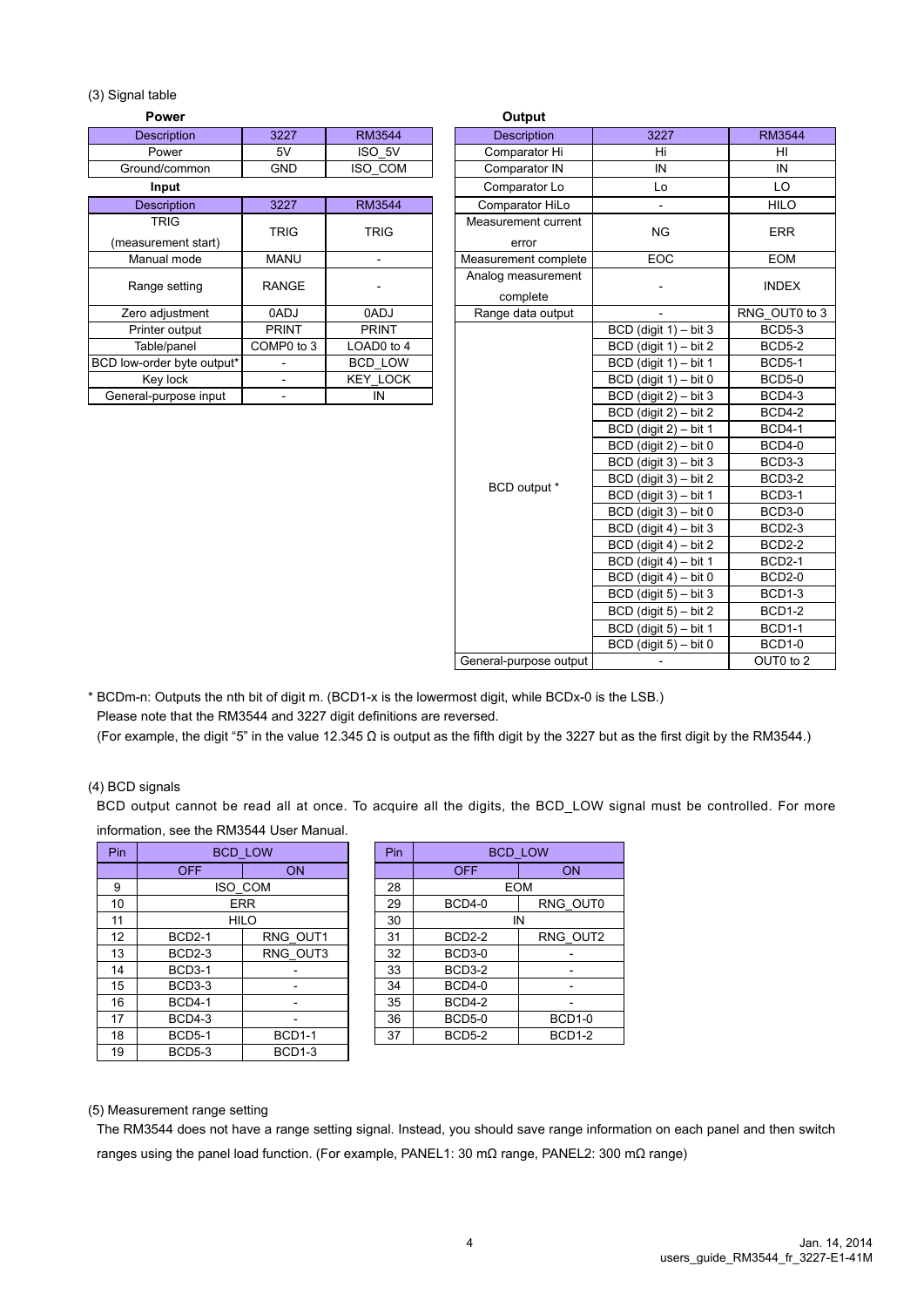#### (6) Acquiring judgment results

The RM3544 does not provide any functionality that corresponds to the 3227's manual comparator function (MANU signal). The judgment result and BCD signals are cleared at different times on the two instruments. As with the 3227's EOC signal, judgment results should be acquired while the RM3544's EOM signal is on.

### **3227: Hold state timing chart**



o When the EOC signal turns on, the judgment result and BCD signals change.

### RM3544: Timing chart when using the external trigger [EXT] setting



o When the TRIG signal turns on, the judgment result and BCD signals are cleared.

⊙ When the EOM signal turns on, the judgment result and BCD signals change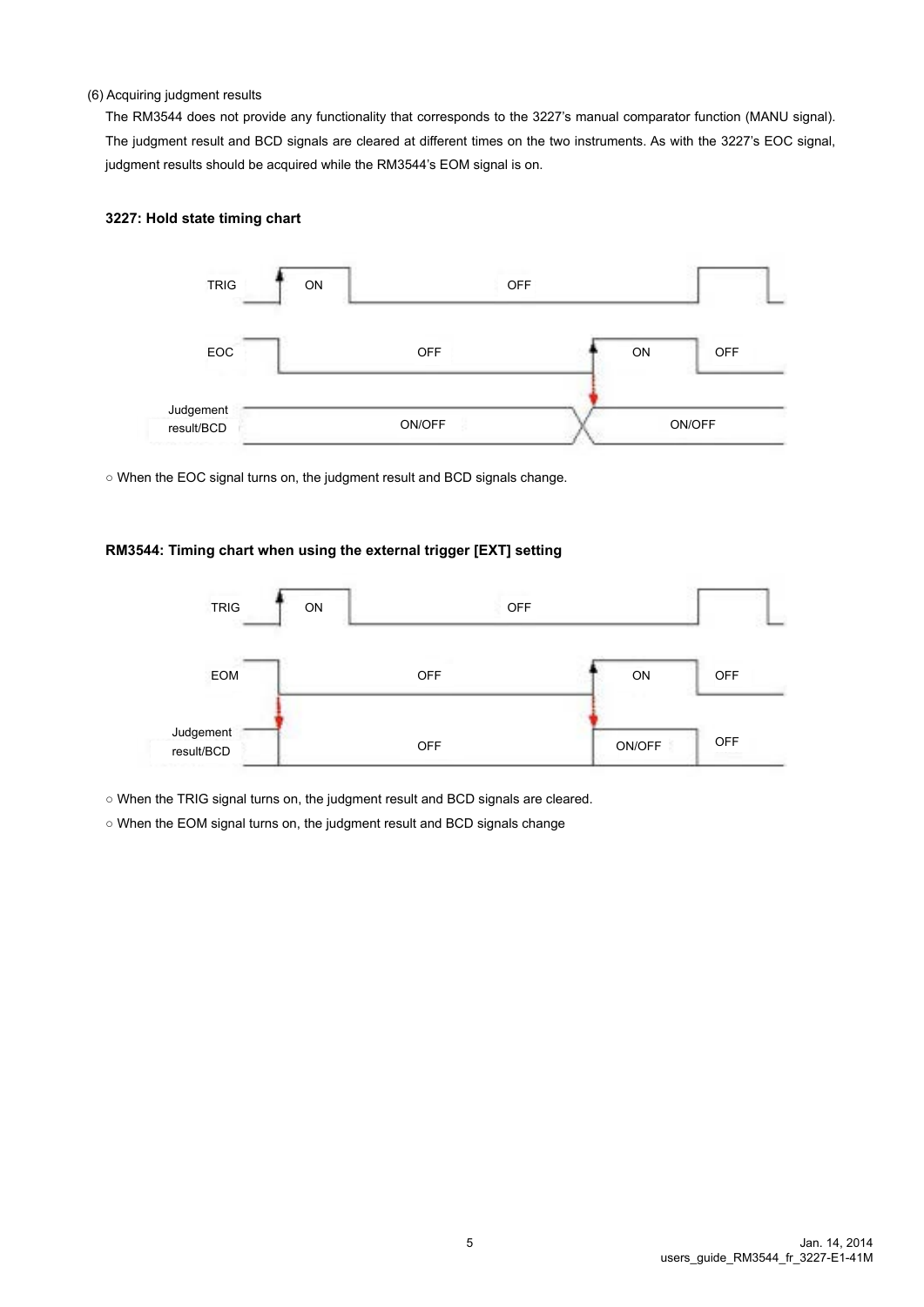## 4. Commands

The RM3544's communications interface does not include GP-IB. Use either USB or RS-232C. As a rule, the RM3544 does not provide message compatibility with the 3227. Please replace 3227 messages with their corresponding RM3544 messages.

#### (1) Command correspondence chart

- o Set the number of measurement digits to 4 to accommodate the 3227.
- o If replacing 3540 commands with RM3544 commands, see the corresponding commands.

| 3227 message             | Corresponding RM3544 message                      | Explanation                                                                                                                                         |  |  |
|--------------------------|---------------------------------------------------|-----------------------------------------------------------------------------------------------------------------------------------------------------|--|--|
| <b>Shared commands</b>   |                                                   |                                                                                                                                                     |  |  |
| *CLS                     | *CLS                                              |                                                                                                                                                     |  |  |
| *ESE                     | <b>ESE</b>                                        |                                                                                                                                                     |  |  |
| *ESE?                    | 'ESE?                                             |                                                                                                                                                     |  |  |
| *ESR?                    | 'ESR?                                             |                                                                                                                                                     |  |  |
| *IDN?                    | 'IDN?                                             |                                                                                                                                                     |  |  |
| *OPC                     | <b>OPC</b>                                        |                                                                                                                                                     |  |  |
| *OPC?                    | OPC? <sup>*</sup>                                 | While shared commands can generally be used, the<br>response from the instrument may differ. See the                                                |  |  |
| *RST                     | *RST                                              | RM3544 Communications Command User Manual.                                                                                                          |  |  |
| *SRE                     | 'SRE                                              |                                                                                                                                                     |  |  |
| *SRE?                    | 'SRE?                                             |                                                                                                                                                     |  |  |
| *STB?                    | 'STB?                                             |                                                                                                                                                     |  |  |
| *TRG                     | 'TRG                                              |                                                                                                                                                     |  |  |
| *TST?                    | *TST?                                             |                                                                                                                                                     |  |  |
| *WAI                     | *WAI                                              |                                                                                                                                                     |  |  |
| Load measured values     |                                                   |                                                                                                                                                     |  |  |
| :MEASure:RESIstance?     | :FETCh?                                           | The format differs. See the Communications                                                                                                          |  |  |
| :MEASure:TEMPerature?    | :MEASure:TEMPerature? / :FETCh:TEMPerature?       | Command User Manual.                                                                                                                                |  |  |
| Zero adjustment          |                                                   |                                                                                                                                                     |  |  |
| :ADJust?                 | :ADJust?                                          | Can be used without modification.                                                                                                                   |  |  |
| <b>Measurement speed</b> |                                                   |                                                                                                                                                     |  |  |
| :SAMPle                  | :SAMPle:RATE                                      | The format differs. See the Communications                                                                                                          |  |  |
| :SAMPle?                 | :SAMPle:RATE?                                     | Command User Manual.                                                                                                                                |  |  |
| <b>Comparator</b>        |                                                   |                                                                                                                                                     |  |  |
| :CSET:USE                | :CALCulate:LIMit:STATe                            |                                                                                                                                                     |  |  |
| :CSET:USE?               | :CALCulate:LIMit:STATe?                           |                                                                                                                                                     |  |  |
| :CSET:BEEPer             | :CALCulate:LIMit:BEEPer                           |                                                                                                                                                     |  |  |
| :CSET:BEEPer?            | CALCulate:LIMit:BEEPer?                           | The format differs. See the Communications                                                                                                          |  |  |
| :CSET:CMODe              | CALCulate:LIMit:MODE                              | Command User Manual.                                                                                                                                |  |  |
| :CSET:CMODe?             | :CALCulate:LIMit:MODE?                            |                                                                                                                                                     |  |  |
| :CSET:PARAmeter          | :CALCulate:LIMit:UPPer / :CALCulate:LIMit:LOWer   |                                                                                                                                                     |  |  |
| :CSET:PARAmeter?         | :CALCulate:LIMit:UPPer? / :CALCulate:LIMit:LOWer? |                                                                                                                                                     |  |  |
| :COMParator              |                                                   |                                                                                                                                                     |  |  |
| :CSET:TABLe              | SYSTem:PANel:SAVE                                 | The RM3544 does not provide a comparator table.                                                                                                     |  |  |
| :COMParator?             |                                                   | Use the panel load function as a substitute for the                                                                                                 |  |  |
| :CSET:TABLe?             | SYSTem:PANel:LOAD                                 | comparator table.                                                                                                                                   |  |  |
| :CSET:TMODe              | :TRIGger:SOURce                                   | The RM3544 does not have an external control                                                                                                        |  |  |
| :CSET:TMODe?             | :TRIGger:SOURce?                                  | terminal mode. The trigger source (internal trigger/<br>external trigger) serves as a substitute. For timing<br>charts, see the RM3544 User Manual. |  |  |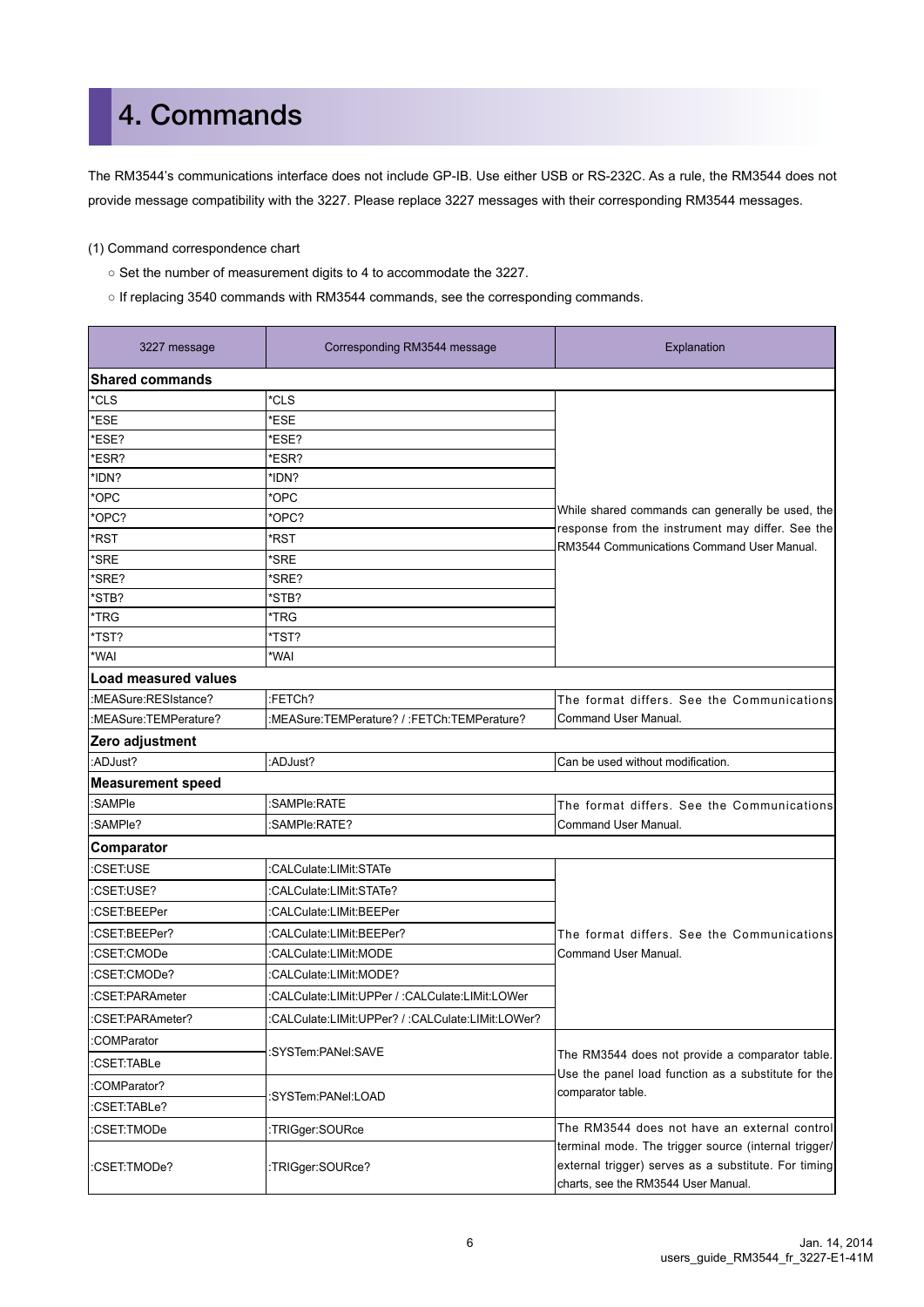| 3227 message                        | Corresponding RM3544 message           | Explanation                                                        |  |
|-------------------------------------|----------------------------------------|--------------------------------------------------------------------|--|
| Temperature conversion $(\Delta t)$ |                                        |                                                                    |  |
| :DELTa:TABLe                        |                                        |                                                                    |  |
| :DELTa:TABLe?                       |                                        |                                                                    |  |
| :DSET:AUTO                          |                                        |                                                                    |  |
| :DSET:TABLe                         |                                        |                                                                    |  |
| :DSET:TABLe?                        |                                        |                                                                    |  |
| :DELTa:MODE                         |                                        | The RM3544 does not provide a temperature<br>conversion function.  |  |
| :DELTa:MODE?                        |                                        |                                                                    |  |
| :DSET:USE                           |                                        |                                                                    |  |
| :DSET:USE?                          |                                        |                                                                    |  |
| :DSET:PARAmeter                     |                                        |                                                                    |  |
| :DSET:PARAmeter?                    |                                        |                                                                    |  |
| <b>Temperature correction (TC)</b>  |                                        |                                                                    |  |
| :TC                                 | :CALCulate:TCORrect:STATe              |                                                                    |  |
| :TC?                                | :CALCulate:TCORrect:STATe?             | The format differs. See the Communications                         |  |
| :TCSET                              | :CALCulate:TCORrect:PARameter          | Command User Manual.                                               |  |
| :TCSET?                             | :CALCulate:TCORrect:PARameter?         |                                                                    |  |
| Hold                                |                                        |                                                                    |  |
| :HOLD                               | [:SENSe:]HOLD:AUTO / :TRIGger:SOURce   | The RM3544's hold function acts as an auto-hold                    |  |
| :HOLD?                              | [:SENSe:]HOLD:AUTO? / :TRIGger:SOURce? | function. To stop measurement, set the trigger source              |  |
|                                     |                                        | to external trigger.                                               |  |
| <b>Function</b>                     |                                        |                                                                    |  |
| <b>FUNCtion</b>                     |                                        | The RM3544 does not provide a command for                          |  |
|                                     |                                        | changing the display method. (The VIEW key can be                  |  |
| <b>FUNCtion?</b>                    |                                        | used to simultaneously display resistance values and               |  |
|                                     |                                        | temperatures.)                                                     |  |
| <b>Measurement range</b>            |                                        |                                                                    |  |
| :RESIstance:RANGe                   | [:SENSe:]RESistance:RANGe              |                                                                    |  |
| :RESIstance:RANGe?                  | [:SENSe:]RESistance:RANGe?             | The format differs. See the Communications                         |  |
| :RESIstance:AUTO                    | [:SENSe:]RESistance:RANGe:AUTO         | Command User Manual.                                               |  |
| :RESIstance:AUTO?                   | [:SENSe:]RESistance:RANGe:AUTO?        |                                                                    |  |
| <b>Supply frequency</b>             |                                        |                                                                    |  |
| :FERQuency                          | :SYSTem:LFRequency                     | The format differs. See the Communications                         |  |
| :FERQuency?                         | :SYSTem:LFRequency?                    | Command User Manual.                                               |  |
| <b>Communication setting</b>        |                                        |                                                                    |  |
| :HEADer                             | :SYSTem:HEADer                         |                                                                    |  |
| :HEADer?                            | :SYSTem:HEADer?                        | The format differs. See the Communications<br>Command User Manual. |  |
| :TRANsmit:TERMinator                | :SYSTem:TERMinator                     |                                                                    |  |
| :TRANsmit:TERMinator?               | SYSTem:TERMinator?                     |                                                                    |  |
| :TRANsmit:SEPArator                 |                                        | The RM3544 does not provide a function for changing                |  |
| :TRANsmit:SEPArator?                |                                        | the separator.                                                     |  |